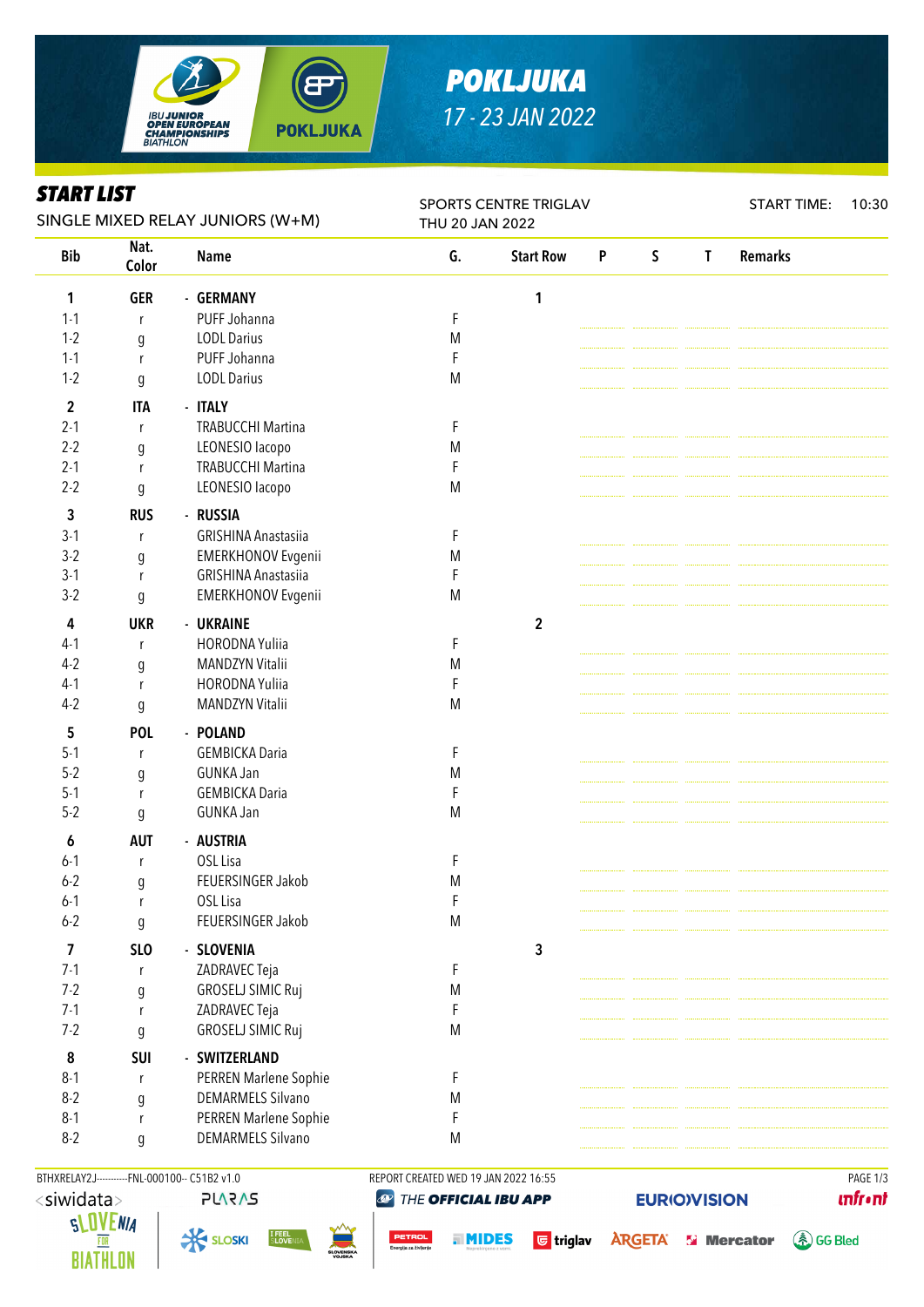

# *POKLJUKA 17 - 23 JAN 2022*

#### *START LIST*

| Siaki lisi<br>SINGLE MIXED RELAY JUNIORS (W+M) |               |                                       | <b>SPORTS CENTRE TRIGLAV</b><br>THU 20 JAN 2022 |                  |   |             |              | <b>START TIME:</b> | 10:30 |
|------------------------------------------------|---------------|---------------------------------------|-------------------------------------------------|------------------|---|-------------|--------------|--------------------|-------|
| <b>Bib</b>                                     | Nat.<br>Color | <b>Name</b>                           | G.                                              | <b>Start Row</b> | P | $\mathsf S$ | $\mathsf{T}$ | <b>Remarks</b>     |       |
| 9                                              | <b>CZE</b>    | - CZECH REPUBLIC                      |                                                 |                  |   |             |              |                    |       |
| $9 - 1$                                        | r             | OTCOVSKA Kristyna                     | F                                               |                  |   |             |              |                    |       |
| $9 - 2$                                        | g             | MIKYSKA Tomas                         | M                                               |                  |   |             |              |                    |       |
| $9 - 1$                                        | r             | OTCOVSKA Kristyna                     | F                                               |                  |   |             |              |                    |       |
| $9 - 2$                                        | g             | <b>MIKYSKA Tomas</b>                  | M                                               |                  |   |             |              |                    |       |
| 10                                             | <b>EST</b>    | - ESTONIA                             |                                                 | 4                |   |             |              |                    |       |
| $10-1$                                         | r             | LIIV Lisbeth                          | F                                               |                  |   |             |              |                    |       |
| $10-2$                                         | g             | PALM Tuudor                           | M                                               |                  |   |             |              |                    |       |
| $10-1$                                         | r             | LIIV Lisbeth                          | $\mathsf F$                                     |                  |   |             |              |                    |       |
| $10-2$                                         | g             | PALM Tuudor                           | M                                               |                  |   |             |              |                    |       |
| 11                                             | <b>BUL</b>    | - BULGARIA                            |                                                 |                  |   |             |              |                    |       |
| $11 - 1$                                       | r             | YOLOVA Stefani                        | F                                               |                  |   |             |              |                    |       |
| $11-2$                                         | g             | <b>TODOROV Nikolay</b>                | ${\sf M}$                                       |                  |   |             |              |                    |       |
| $11 - 1$                                       | r             | YOLOVA Stefani                        | F                                               |                  |   |             |              |                    |       |
| $11-2$                                         | g             | <b>TODOROV Nikolay</b>                | M                                               |                  |   |             |              |                    |       |
| 12                                             | <b>SVK</b>    | - SLOVAKIA                            |                                                 |                  |   |             |              |                    |       |
| $12 - 1$                                       | r             | REMENOVA Zuzana                       | F                                               |                  |   |             |              |                    |       |
| $12 - 2$                                       |               | <b>CESNEK Damian</b>                  | M                                               |                  |   |             |              |                    |       |
| $12 - 1$                                       | g<br>r        | REMENOVA Zuzana                       | F                                               |                  |   |             |              |                    |       |
| $12 - 2$                                       | g             | <b>CESNEK Damian</b>                  | M                                               |                  |   |             |              |                    |       |
| 13                                             | <b>ROU</b>    | - ROMANIA                             |                                                 | 5                |   |             |              |                    |       |
| $13-1$                                         | r             | MEZDREA Andreea                       | F                                               |                  |   |             |              |                    |       |
| $13-2$                                         | g             | <b>COLTEA George</b>                  | M                                               |                  |   |             |              |                    |       |
| $13-1$                                         | r             | MEZDREA Andreea                       | F                                               |                  |   |             |              |                    |       |
| $13-2$                                         | g             | <b>COLTEA George</b>                  | M                                               |                  |   |             |              |                    |       |
|                                                |               |                                       |                                                 |                  |   |             |              |                    |       |
| 14<br>$14-1$                                   | <b>GRE</b>    | - GREECE<br>CHARALAMPIDOU Konstantina | F                                               |                  |   |             |              |                    |       |
| $14-2$                                         | r             | <b>GASTIS Athanasios</b>              | ${\sf M}$                                       |                  |   |             |              |                    |       |
| $14-1$                                         | g<br>r        | CHARALAMPIDOU Konstantina             | F                                               |                  |   |             |              |                    |       |
| $14-2$                                         | g             | <b>GASTIS Athanasios</b>              | M                                               |                  |   |             |              |                    |       |
|                                                |               |                                       |                                                 |                  |   |             |              |                    |       |
| 15                                             | <b>BIH</b>    | - BOSNIA AND HERZEGOVINA              |                                                 |                  |   |             |              |                    |       |
| $15-1$                                         | r             | VOJINOVIC Anastasija                  | F                                               |                  |   |             |              |                    |       |
| $15-2$                                         | g             | <b>LALOVIC Uros</b>                   | ${\sf M}$                                       |                  |   |             |              |                    |       |
| $15-1$                                         | r             | VOJINOVIC Anastasija                  | F                                               |                  |   |             |              |                    |       |
| $15-2$                                         | g             | <b>LALOVIC Uros</b>                   | M                                               |                  |   |             |              |                    |       |
| 16                                             | <b>SRB</b>    | - SERBIA                              |                                                 | 6                |   |             |              |                    |       |
| $16-1$                                         | r             | <b>BUCIC</b> Emilija                  | F                                               |                  |   |             |              |                    |       |
| $16 - 2$                                       | g             | DJORDJEVIC Nikola                     | ${\sf M}$                                       |                  |   |             |              |                    |       |
| $16-1$                                         | r             | <b>BUCIC</b> Emilija                  | F                                               |                  |   |             |              |                    |       |
| $16 - 2$                                       | g             | DJORDJEVIC Nikola                     | M                                               |                  |   |             |              |                    |       |
|                                                |               |                                       |                                                 |                  |   |             |              |                    |       |





BTHXRELAY2J----------FNL-000100-- C51B2 v1.0 REPORT CREATED WED 19 JAN 2022 16:55 PAGE 2/3 THE OFFICIAL IBU APP

**unfront** 

**4 GG Bled** 

**EURIO)VISION** 

**a MIDES** G triglav ARGETA **S' Mercator**